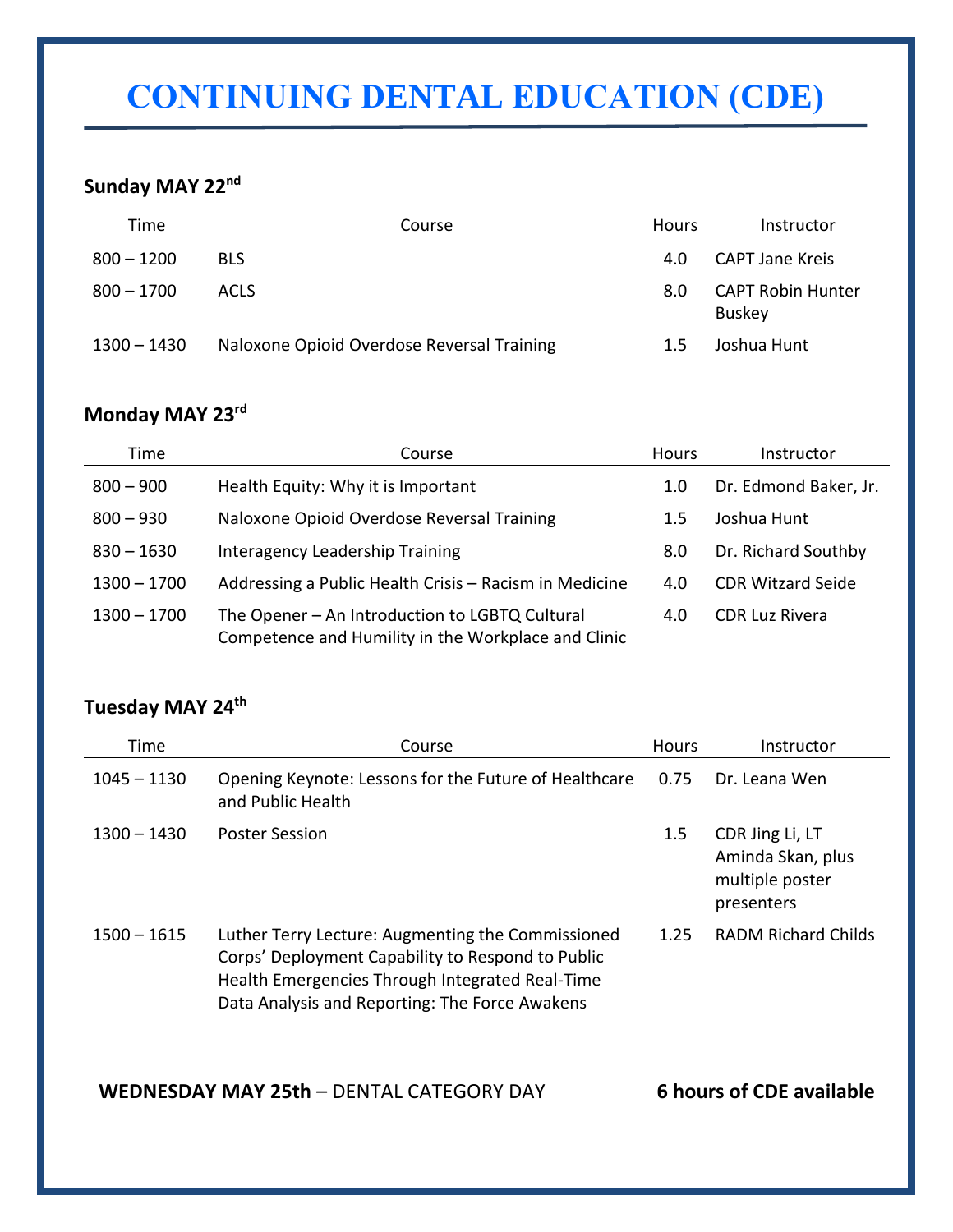# **Thursday MAY 26th**

| Time          | Course                                                                                                                                                | <b>Hours</b> | Instructor                       |
|---------------|-------------------------------------------------------------------------------------------------------------------------------------------------------|--------------|----------------------------------|
| $1000 - 1030$ | Receipt of Healthcare Provider Recommendation for<br>COVID-19 Vaccination, by COVID-19 Vaccination Status<br>and Attitudes Among Adults               | 0.5          | <b>CDR Kimberly</b><br>Nguyen    |
| $1045 - 1115$ | Demonstrating Comparability of Treatment Outcomes<br>Between Generic and Brand Nar-row Therapeutic<br>Index [NTI] Drug Products                       | 0.5          | <b>LCDR Daniil Marchuk</b>       |
| $1045 - 1115$ | The Food and Drug Administration's Import Response<br>to the COVID-19 Public Health Emergency                                                         | 0.5          | <b>LCDR Krista Ferry</b>         |
| $1045 - 1115$ | A Narrative Review between American Indian/Alaska<br>Native Social Determinants of Health and Medication<br>Adherence                                 | 0.5          | <b>CAPT Carmen</b><br>Clelland   |
| $1045 - 1115$ | Drumming to the Beat of Leadership                                                                                                                    | 0.5          | <b>CDR David Hunter</b>          |
| $1130 - 1200$ | Harm Reduction Services - Critical Public Health<br>Interventions-Advancing the Health & Safety of Our<br><b>Nation</b>                               | 0.5          | <b>CAPT Mehran</b><br>Massoudi   |
| $1130 - 1200$ | The Effectiveness of a COVID-19 Rehabilitation<br>Program in Treating Post-COVID-19 Deconditioning in<br><b>Incarcerated Males</b>                    | 0.5          | LT Joshua Caulder                |
| $1330 - 1400$ | The Gender Reveal                                                                                                                                     | 0.5          | LT Lee Ryder                     |
| $1330 - 1400$ | Perceived Racism and Associations with Mental Health<br>- Demographic and Behavioral Characteristics -<br>Adolescent Behaviors and Experiences Survey | 0.5          | LCDR Jonetta Mpofu               |
| $1415 - 1445$ | Lions & Tigers & COVID-19 Vaccines, Oh My!!! -<br>Shifting the Paradigm from Vaccine Hesitancy to<br>Vaccine Confidence                               | 0.5          | <b>LCDR Carlisha</b><br>Gentles  |
| $1415 - 1445$ | Protecting the Prescription Drug Supply Chain through<br>the Drug Supply Chain Security Act [DSCSA]                                                   | 0.5          | Kelli Dobilas                    |
| $1500 - 1530$ | Implementation of a Pharmacy Based Monoclonal<br>Antibody Infusion Clinic for COVID-19                                                                | 0.5          | <b>LCDR Tabitha</b><br>Dillinger |
| $1500 - 1530$ | The Latest Advances in FDA-Approved Heart Failure<br>Drug and Device Care                                                                             | 0.5          | <b>CAPT Brian Lewis</b>          |
| $1500 - 1530$ | When the Cellmate Complains of Snoring: Addressing<br>Sleep Apnea Behind the Fence                                                                    | 0.5          | <b>LCDR Dara Lee</b>             |
| $1500 - 1530$ | The Holocaust Program: How to Use Experiential<br>Learning to Build Emotional Intelligence Medical<br>Leaders                                         | 0.5          | <b>LCDR Toya Kelley</b>          |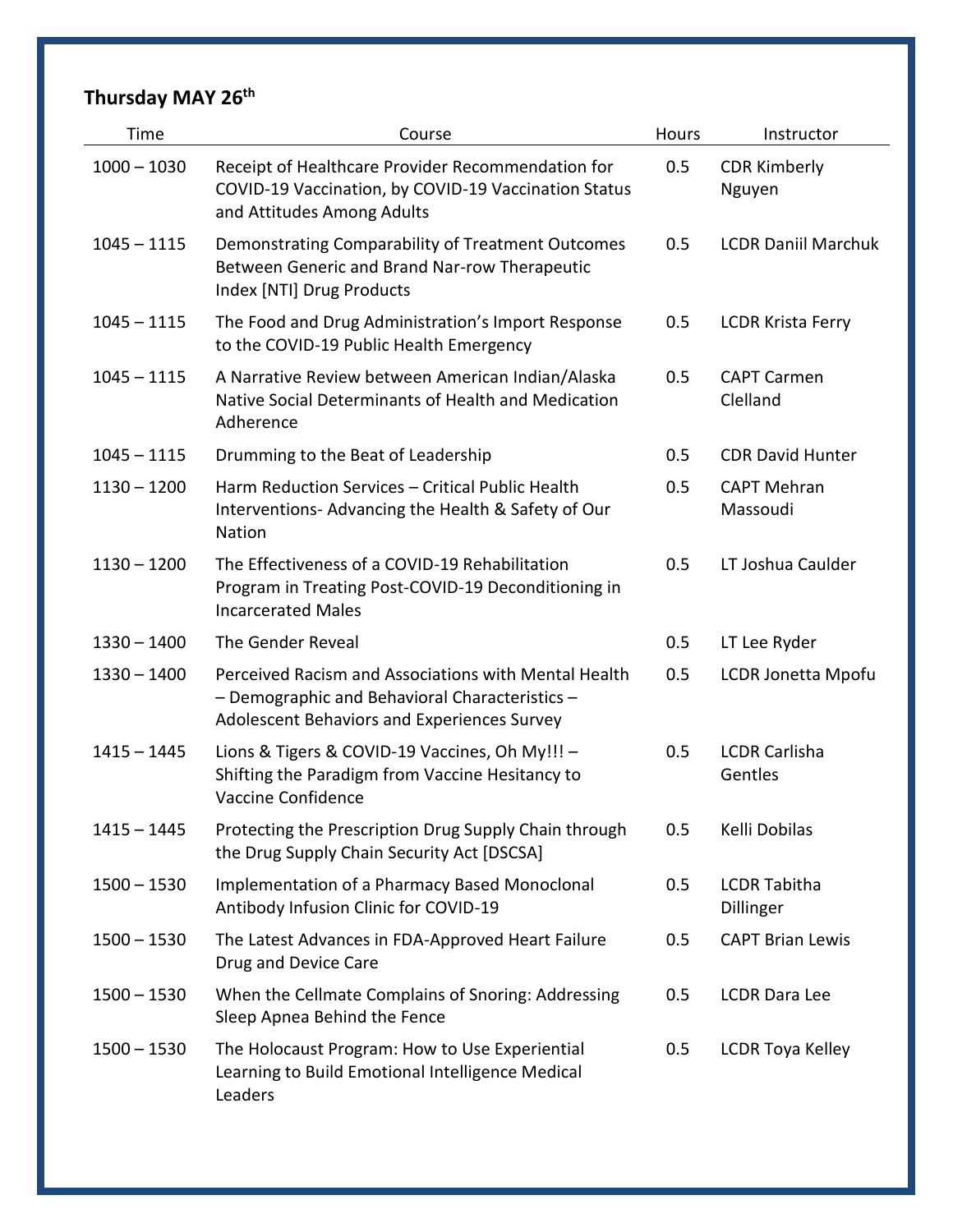## **Thursday MAY 26th**

| Time          | Course                                                                  | <b>Hours</b> | Instructor              |  |
|---------------|-------------------------------------------------------------------------|--------------|-------------------------|--|
| 1545 – 1615   | Spinal Cord Injury – Clinical Considerations & Best<br><b>Practices</b> | 0.5          | LT Whitney Huryta       |  |
| $1545 - 1615$ | Every Officer Can be a Mindful Leader                                   | 0.5          | <b>RADM Sarah Linde</b> |  |